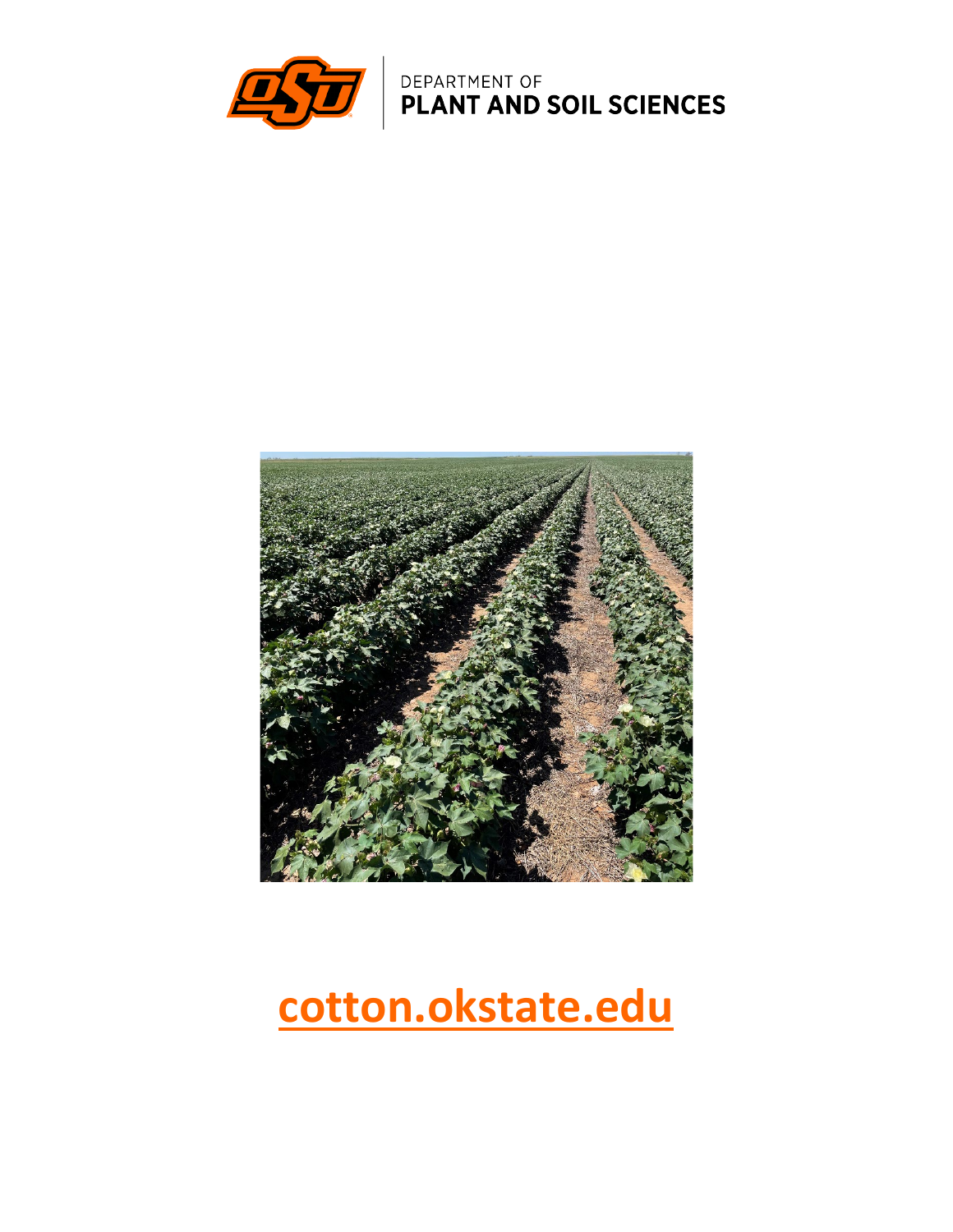#### **Contributors**

Seth Byrd – Cotton Extension Specialist Bradley Wilson – Graduate Research Assistant Cayden Catlin – Graduate Research Assistant Andrea Althoff – Graduate Research Assistant Aaron Henson – Tillman Co. Extension Educator Josh Bushong – Area Agronomist Greg Hartman – Washita and Beckham counties Extension Educator Danny Cook – Roger Mills Co. Extension Educator Zack Henderson – Custer Co. Extension Educator Haley Shawhan – Harmon Co. Extension Educator Gary Strickland – Greer and Jackson Co. Extension Educator and Dryland Cropping Systems Specialist

#### **Acknowledgements**

First and foremost, we would like to thank the Oklahoma cotton producers who serve as cooperators and allow us to use their land, equipment, and time to conduct these trials. These trials wouldn't be possible without their cooperation and support. Financial support for these trials was provided by the Cotton Inc. Oklahoma State Support Committee and the participating seed companies. We would like to thank Khawar Arain, Brendan Kelly, and the staff of the Texas Tech University Fiber and Biopolymer Research Institute for providing fiber classing services for these trials, as well as John Wanjura for providing equipment and assistance for our ginning program. And finally, we would like to thank the Oklahoma Cotton Council for their support of both the cotton agronomy program at Oklahoma State University and the entire Oklahoma cotton industry.

#### **Participating Seed Companies**

Americot/NexGen Deltapine FiberMax/Stoneville PhytoGen Cottonseed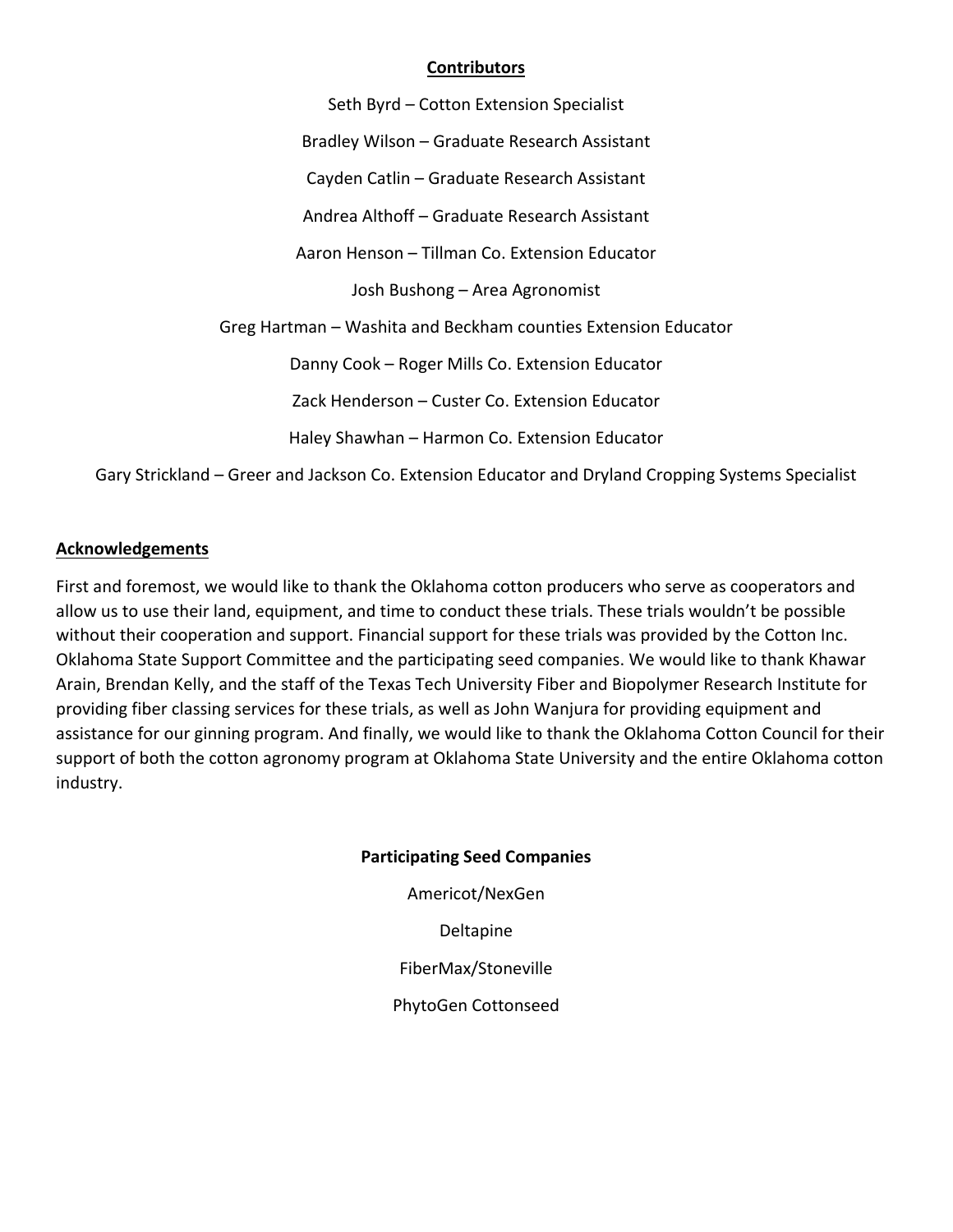#### **2021 Season Overview**

The majority of Oklahoma's cotton acreage experienced cooler and wetter planting conditions from early May through the end of the dryland planting window in mid-June. While the moisture was favorable for emergence, it did result in delays in early season growth. This caused additional thrips control measures to be employed in many areas, particularly on fields planted to cotton with only a base (fungicide only) seed treatment. The delayed growth also set the stage for maturity concerns throughout the summer. Most areas of western Oklahoma were behind on accumulated heat units from May through August. This, combined with many areas also receiving above-average rainfall during 2 or 3 of these months, delayed early season growth, fueled excessive vegetative growth, and delayed the onset of the flowering period. This setback in development was evident when checking the node of the first fruiting branch. Generally, we observed that the first fruiting branch was one to two nodes higher, regardless of variety and location, compared to these same values recorded on the same varieties and locations in previous years. The overall delay in maturity was still present as August came to an end, typically a period when the earliest set bolls are beginning to crack, and some natural leaf aging is visibly evident. However, in 2021 the crop entered September with lush green foliage and minimal open bolls, if any, throughout much of the state.

September brought a much-needed change in weather compared to the conditions that persisted throughout the late spring and summer. This was the first month of the season that resulted in above average heat unit accumulation, with areas of western Oklahoma picking up 80 - 100 more heat units than average. A reduction of rainfall also occurred, with most of western Oklahoma getting less than an inch for the month. These warm and dry conditions were perfect for a crop that needed to catch up, and in many areas harvest aid applications began by the third week in September. While there were still areas of the state that had immature cotton going well into October, generally speaking, the conditions the crop experienced in September were ideal. Harvest began on a large scale in early October. Once it started there were very few delays due to weather, with the crop yielding average to above average with mostly favorable fiber quality. Given the slow growth and maturity concerns that plagued the crop from planting through most of the summer, this was a welcome performance, particularly in a year with such strong prices.

A total of 21 commercial varieties from four seed companies were evaluated across seven locations in the 2021 Trials (Table 1). There were a multitude of insect and herbicide traits represented within these varieties, including both two and three gene Bt and all three of the commercially available three gene herbicide traits (Table 2). Seasonal temperature patterns from the southwest and west central regions are illustrated by the monthly heat unit accumulation for 2021 compared to the 13-year average for Altus (Fig. 1) and Weatherford (Fig. 2). Variety performance compared to the trial average (yield deviation) of entries that were included in at least four locations is presented in Table 3. Performance of varieties entered in all southwestern dryland and irrigated trials pooled across locations is presented in Table 4. Since there are variations in variety entries across the various regions of our state, these tables provide a hint of variety performance stability for areas un-represented by our current RACE trial locations. Results from individual locations begin on Table 5. There are two results tables for the irrigated Jackson County trial, one showing all entries and one with an analysis of just the varieties containing the XtendFlex<sup>®</sup> trait.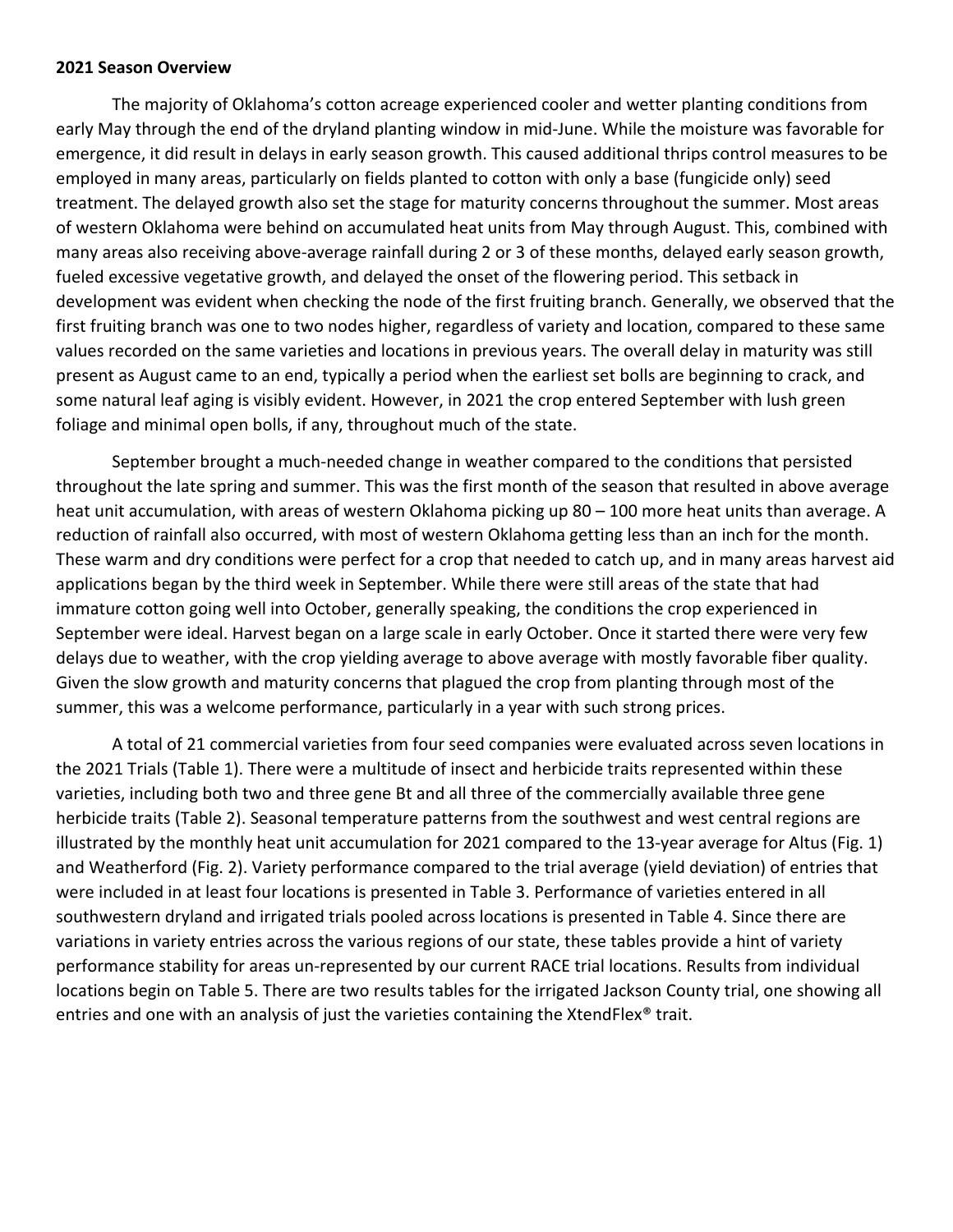Table 1. Seed company participants and variety abbreviations for entries in 2021 Oklahoma RACE Trials.

| <b>Seed Company</b>     | <b>Variety Entries</b> | Abbreviation        |
|-------------------------|------------------------|---------------------|
| Deltapine <sup>®</sup>  | 1948 B3XF              | DP 1948 B3XF        |
|                         | 2012 B3XF              | DP 2012 B3XF        |
|                         | 2020 B3XF              | DP 2020 B3XF        |
|                         | 2022 XF                | DP 2022 XF          |
|                         | 2038 B3XF              | DP 2038 B3XF        |
|                         | 2055 B3XF              | DP 2055 B3XF        |
|                         | 2123 B3XF              | DP 2123 B3XF        |
| FiberMax <sup>®</sup>   | 2398 GLTP              | <b>FM 2398 GLTP</b> |
| NexGen <sup>®</sup>     | 4050 XF                | <b>NG 4050 XF</b>   |
|                         | 4098 B3XF              | <b>NG 4098 B3XF</b> |
|                         | 4190 B3XF              | <b>NG 4190 B3XF</b> |
|                         | 4936 B3XF              | <b>NG 4936 B3XF</b> |
|                         | 5150 B3XF              | <b>NG 5150 B3XF</b> |
| PhytoGen®               | 332 W3FE               | <b>PHY 332 W3FE</b> |
|                         | 350 W3FE               | <b>PHY 350 W3FE</b> |
|                         | 400 W3FE               | <b>PHY 400 W3FE</b> |
|                         | 443 W3FE               | <b>PHY 443 W3FE</b> |
|                         | 480 W3FE               | <b>PHY 480 W3FE</b> |
| Stoneville <sup>®</sup> | 4990 B3XF              | ST 4990 B3XF        |
|                         | 4993 B3XF              | ST 4993 B3XF        |
|                         | 5600 B2XF              | ST 5600 B2XF        |

Table 2. Insect and herbicide trait glossary for 2021 Oklahoma RACE Trial entries.

| <b>Insect Trait</b>             | Abbreviation        | <b>Bt Proteins</b>                 |
|---------------------------------|---------------------|------------------------------------|
| Bollgard 3 <sup>®</sup>         | B <sub>3</sub>      | Cry1Ac + Cry2Ab + Vip3A            |
| TwinLink Plus <sup>®</sup>      | ТP                  | Cry1Ab + Cry2Ae + Vip3Aa19         |
| Widestrike 3 <sup>®</sup>       | W3                  | Cry1Ac + Cry1F + Vip3A             |
| <b>Herbicide Trait</b>          | <b>Abbreviation</b> | <b>Herbicide Tolerances</b>        |
| FlexEnlist <sup>®</sup>         | FE.                 | Glyphosate + Glufosinate + 2,4-D   |
| GlyTol LibertyLink <sup>®</sup> | GL                  | Glyphosate + Glufosinate           |
| XtendFlex <sup>®</sup>          | XF                  | Glyphosate + Glufosinate + Dicamba |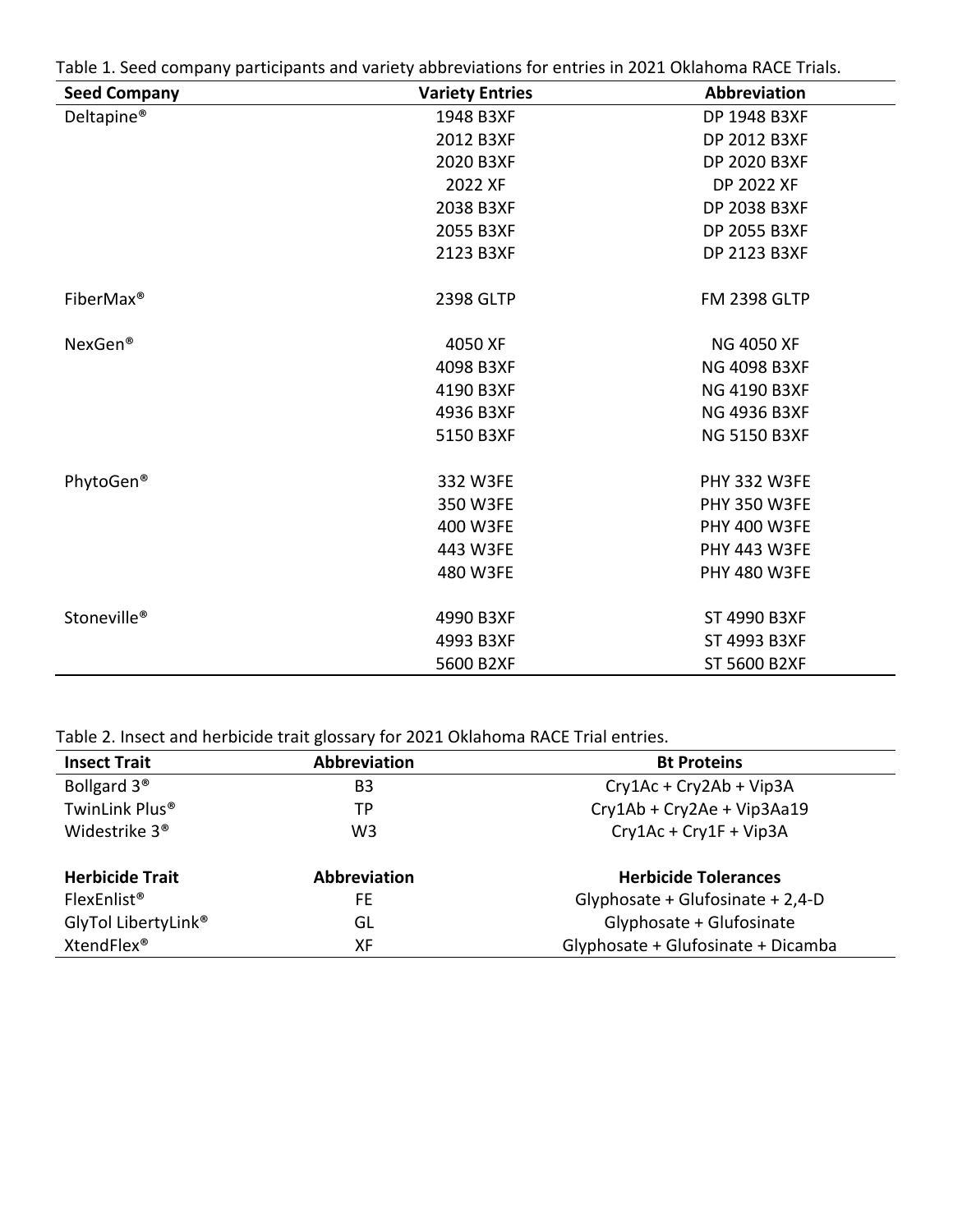# Altus, OK Monthly Heat Unit Accumulation



Figure 1. Monthly heat unit accumulation (DD60s) from the Altus, OK Mesonet station.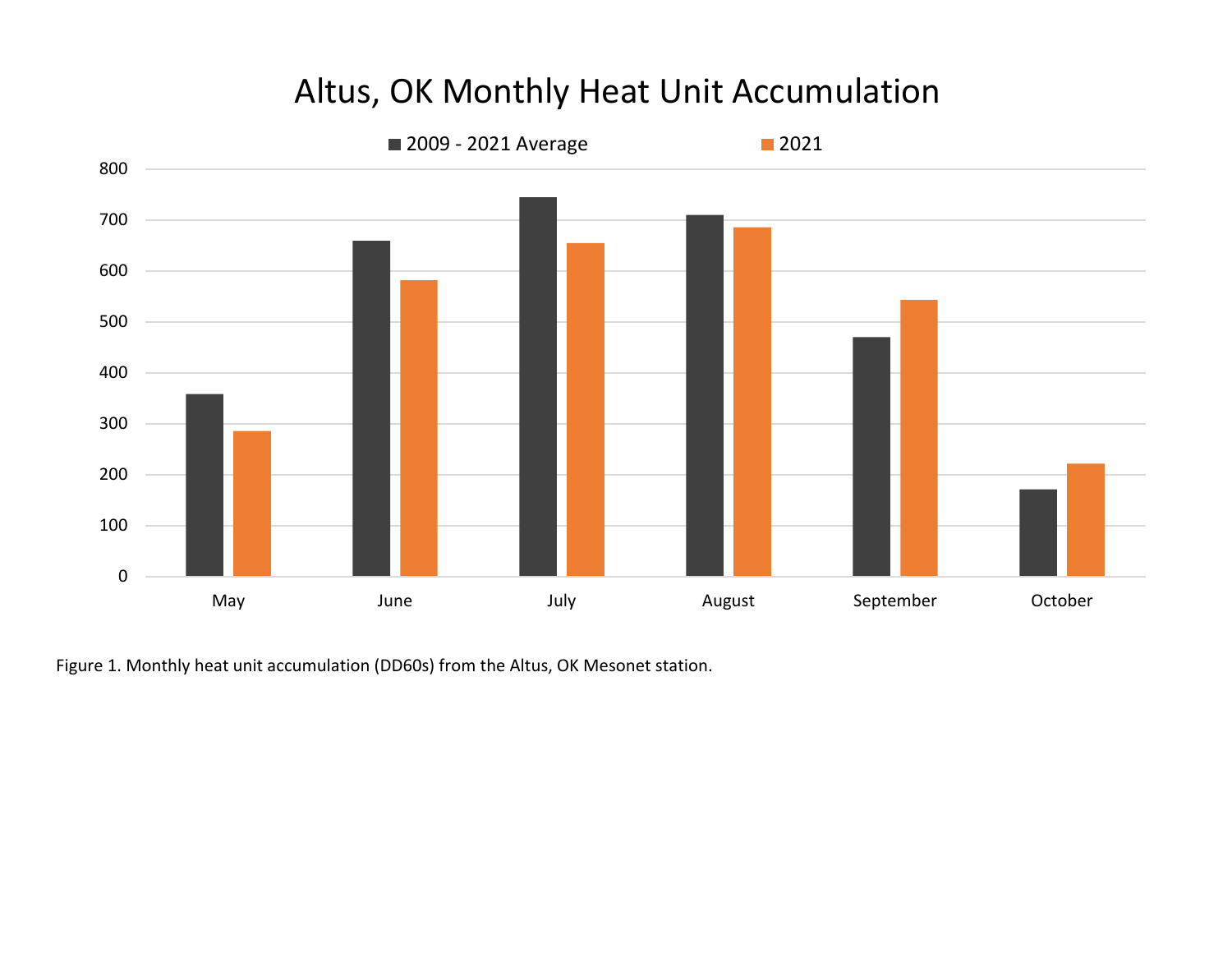

# Weatherford, OK Monthly Heat Unit Accumulation

Figure 2. Monthly heat unit accumulation (DD60s) from the Weatherford, OK Mesonet station.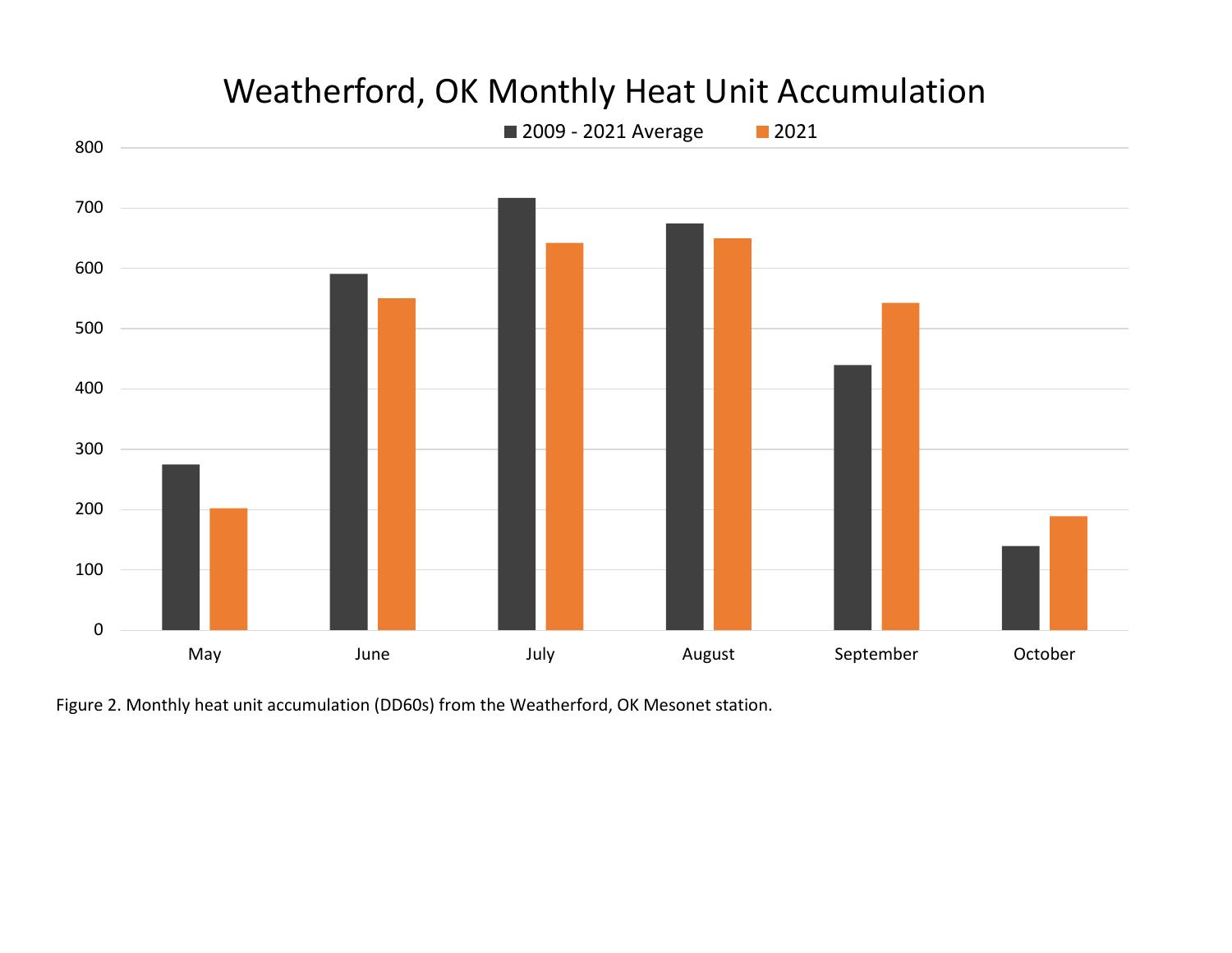| Variety                 | Greer Dry | Harmon Irr. | Jackson Dry | Jackson Irr. | Tillman Dry | Tillman Irr. | Washita Dry | Average  |
|-------------------------|-----------|-------------|-------------|--------------|-------------|--------------|-------------|----------|
| ST 4993 B3XF            | $+9.93%$  | $+4.73%$    | $+10.76%$   | $+4.10%$     | $+6.76%$    | $-0.13%$     | +9.39%      | $+6.51%$ |
| DP 1948 B3XF            | $+3.58%$  | $-6.68%$    | $+3.57%$    | $-2.80%$     | $-0.43%$    | $+10.02%$    | $+5.70%$    | $+1.85%$ |
| ST 5600 B2XF            | $-6.12%$  |             | $-6.61%$    |              | $+14.15%$   |              | $+4.52%$    | $+1.49%$ |
| <b>NG 4098 B3XF</b>     | $+16.24%$ | $-7.56%$    | $+5.47%$    | $-7.89%$     | $-5.35%$    | $+1.54%$     | $+2.52%$    | $+0.71%$ |
| <b>NG 5150 B3XF</b>     | $+0.96%$  | $+2.00%$    | $-4.33%$    | $-1.96%$     | $-3.60%$    | $-3.41%$     | $+0.11%$    | $-1.46%$ |
| <b>NG 4190 B3XF</b>     | $-4.51%$  | $-12.19%$   | $+0.02%$    | $-4.40%$     | $+0.36%$    | $+8.72%$     | $-1.30%$    | $-1.90%$ |
| <b>NG 4050 XF</b>       | $-7.12%$  |             | $+1.38%$    |              | $-1.37%$    |              | $-4.13%$    | $-2.81%$ |
| <b>DP 2022 XF</b>       | $-4.36%$  |             | $-10.43%$   |              | $-12.40%$   |              | $-1.12%$    | $-7.08%$ |
| Avg. (lbs. $\arccos 12$ | 760       | 1,295       | 574         | 1,498        | 886         | 1,002        | 1,011       |          |

#### Table 3. 2020 Variety Lint Yield Deviation<sup>1</sup> (minimum 4 locations).

<sup>1</sup>Percent yield increase or decrease compared to the trial average.

<sup>2</sup> Average lint yield of each location in lbs. per acre.

|  |  |  |  | Table 4. Performance of varieties pooled across dryland and irrigated locations in southwestern Oklahoma. |
|--|--|--|--|-----------------------------------------------------------------------------------------------------------|
|--|--|--|--|-----------------------------------------------------------------------------------------------------------|

| Pooled Variety Performance - Dryland <sup>1</sup> |                              |                       | Pooled Variety Performance – Irrigated <sup>2</sup> |                      |                  |  |
|---------------------------------------------------|------------------------------|-----------------------|-----------------------------------------------------|----------------------|------------------|--|
| Variety                                           | Lint Yield                   | Loan Value            | Variety                                             | Lint Yield           | Loan Value       |  |
|                                                   | ( $lbs. \text{ acre}^{-1}$ ) | (cents $lb.^1$ )      |                                                     | ( $lbs. acre^{-1}$ ) | (cents $lb.^1$ ) |  |
| ST 4993 B3XF                                      | 806<br>a                     | 52.82<br>ab           | ST 4990 B3XF                                        | 1,336                | 51.67            |  |
| <b>NG 4098 B3XF</b>                               | 776<br>a                     | 54.19<br>a            | ST 4993 B3XF                                        | 1,306                | 51.89            |  |
| <b>DP 2012 B3XF</b>                               | 764<br>a                     | 53.37<br>ab           | <b>DP 2020 B3XF</b>                                 | 1,262                | 50.68            |  |
| DP 1948 B3XF                                      | 755<br>ab                    | 53.50<br>ab           | DP 1948 B3XF                                        | 1,256                | 49.22            |  |
| <b>ST 5600 B2XF</b>                               | 754<br>ab                    | 53.31<br>ab           | <b>NG 5150 B3XF</b>                                 | 1,253                | 51.56            |  |
| <b>NG 4190 B3XF</b>                               | 730<br>ab                    | 53.02<br>ab           | <b>NG 4190 B3XF</b>                                 | 1,220                | 50.15            |  |
| <b>NG 5150 B3XF</b>                               | 724<br>ab                    | 52.93<br>ab           | <b>NG 4936 B3XF</b>                                 | 1,215                | 51.25            |  |
| <b>NG 4050 B3XF</b>                               | 721<br>ab                    | 51.73<br>bc           | <b>DP 2038 B3XF</b>                                 | 1,211                | 49.48            |  |
| <b>DP 2022 XF</b>                                 | 672<br>b                     | 50.50<br>$\mathbf{C}$ | <b>NG 4098 B3XF</b>                                 | 1,198                | 49.59            |  |
| <b>NG 4936 B3XF</b>                               | 666<br>b                     | 53.33<br>ab           |                                                     |                      |                  |  |

<sup>1</sup>Includes data from trials in Greer, Jackson, and Tillman counties.

<sup>2</sup>Includes data from trials in Harmon, Jackson, and Tillman counties.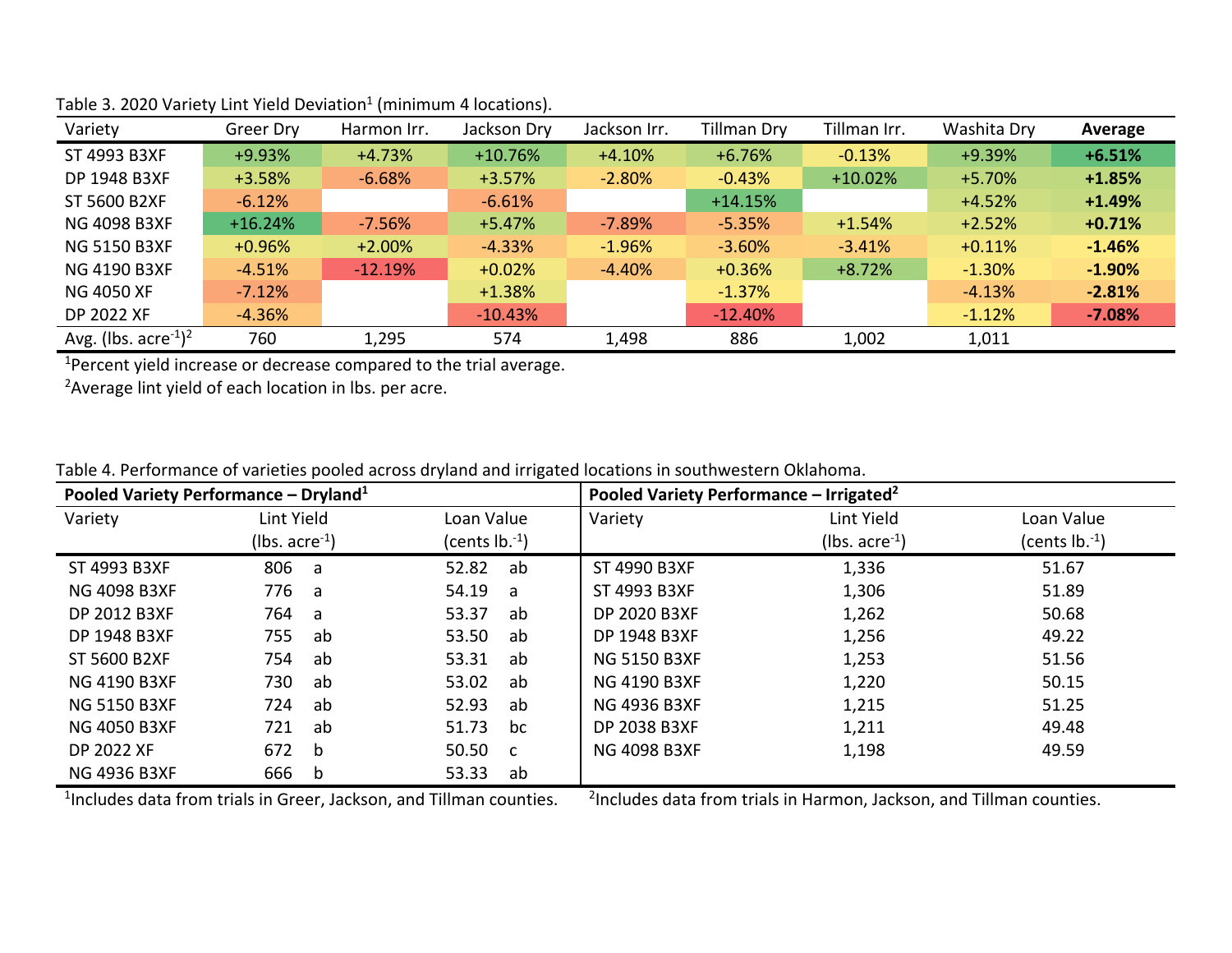

# Table 5. 2021 Greer Co. Dryland RACE Trial Results

Planted: June 10<sup>th</sup>

Seeding Rate: 25,000 40" row spacing

# Harvested: October 27<sup>th</sup> and 29<sup>th</sup>, stripper harvested

| Variety             | Lint Yield       | Turnout     | Micronaire           | Fiber Length           | Uniformity | Fiber Strength        | Loan Value <sup>1</sup> | Return <sup>2</sup>    |
|---------------------|------------------|-------------|----------------------|------------------------|------------|-----------------------|-------------------------|------------------------|
|                     | $lbs. acre^{-1}$ | %           |                      | inches                 | %          | $g$ tex <sup>-1</sup> | cents $lb.^1$           | $$$ acre <sup>-1</sup> |
| <b>NG 4098 B3XF</b> | 883<br>a         | 35.83<br>ab | 3.89<br>bc           | 1.17<br>$\overline{a}$ | 81.9<br>ab | 33.5 a                | 54.38<br>- a            | 438 a                  |
| ST 4993 B3XF        | 835<br>ab        | 37.47 a     | 4.33<br>- a          | 1.07<br>d              | 83.2 a     | 33.9<br>a             | 52.78 a                 | 398<br>ab              |
| DP 1948 B3XF        | 787<br>bc        | 35.50<br>ab | 3.82<br>$\mathbf{C}$ | 1.13<br>a-c            | 81.3<br>bc | 32.4<br>ab            | 52.00<br>่ล             | 367<br>b-d             |
| DP 2012 B3XF        | 783<br>bc        | 35.65<br>ab | 3.78<br>cd           | 1.11<br>b-d            | 81.2<br>bc | 30.2<br>cd            | 53.25<br>่ล             | 377<br>a-c             |
| <b>NG 5150 B3XF</b> | 767<br>bc        | 36.02<br>ab | 4.01<br>a-c          | 1.11<br>b-d            | 81.4<br>bc | 28.8<br>de            | 53.13<br>- a            | 365<br>b-d             |
| DP 2022 XF          | 727<br>.cd       | 31.72 c     | 3.38<br>d            | 1.07<br>d              | 80.0 c     | 27.5<br>e e           | 47.95<br>b              | 312 d                  |
| <b>NG 4190 B3XF</b> | 725<br>cd        | 35.33<br>ab | 3.79<br>cd           | 1.11<br>b-d            | 81.2<br>bc | 28.6<br>de            | 53.17<br>่ล             | 346 b-d                |
| ST 5600 B2XF        | 713<br>cd        | 33.86<br>bc | 4.30<br>ab           | 1.10<br>b-d            | 81.4<br>bc | 30.9<br>bc            | 53.22 a                 | 337<br>cd              |
| <b>NG 4050 XF</b>   | 706<br>_cd       | 36.68 a     | 3.88 <sub>c</sub>    | 1.08<br>cd             | 81.2<br>bc | 31.2 bc               | 52.10<br>่ล             | 330 cd                 |
| <b>NG 4936 B3XF</b> | 671 d            | 33.82<br>bc | $3.84 \quad c$       | 1.13<br>ab             | 82.2 ab    | 29.6<br>cd            | 53.93<br>a              | 320 cd                 |
| Average             | 760              | 35.19       | 3.90                 | 1.11                   | 81.5       | 30.7                  | 52.59                   | 359                    |
| p-value             | 0.0040           | 0.0037      | 0.0093               | 0.0121                 | 0.0766     | < 0.0001              | 0.0222                  | 0.0199                 |
| pLSD                | 86               | 2.34        | 0.42                 | 0.05                   | 1.6        | 1.7                   | 3.05                    | 60                     |
| <b>CV</b>           | 9.71             | 5.70        | 8.68                 | 3.40                   | 1.36       | 7.26                  | 4.40                    | 12.95                  |

<sup>1</sup>Color and leaf grades set to base levels (41 and 4, respectively) due to lack of proper lint cleaner on gin.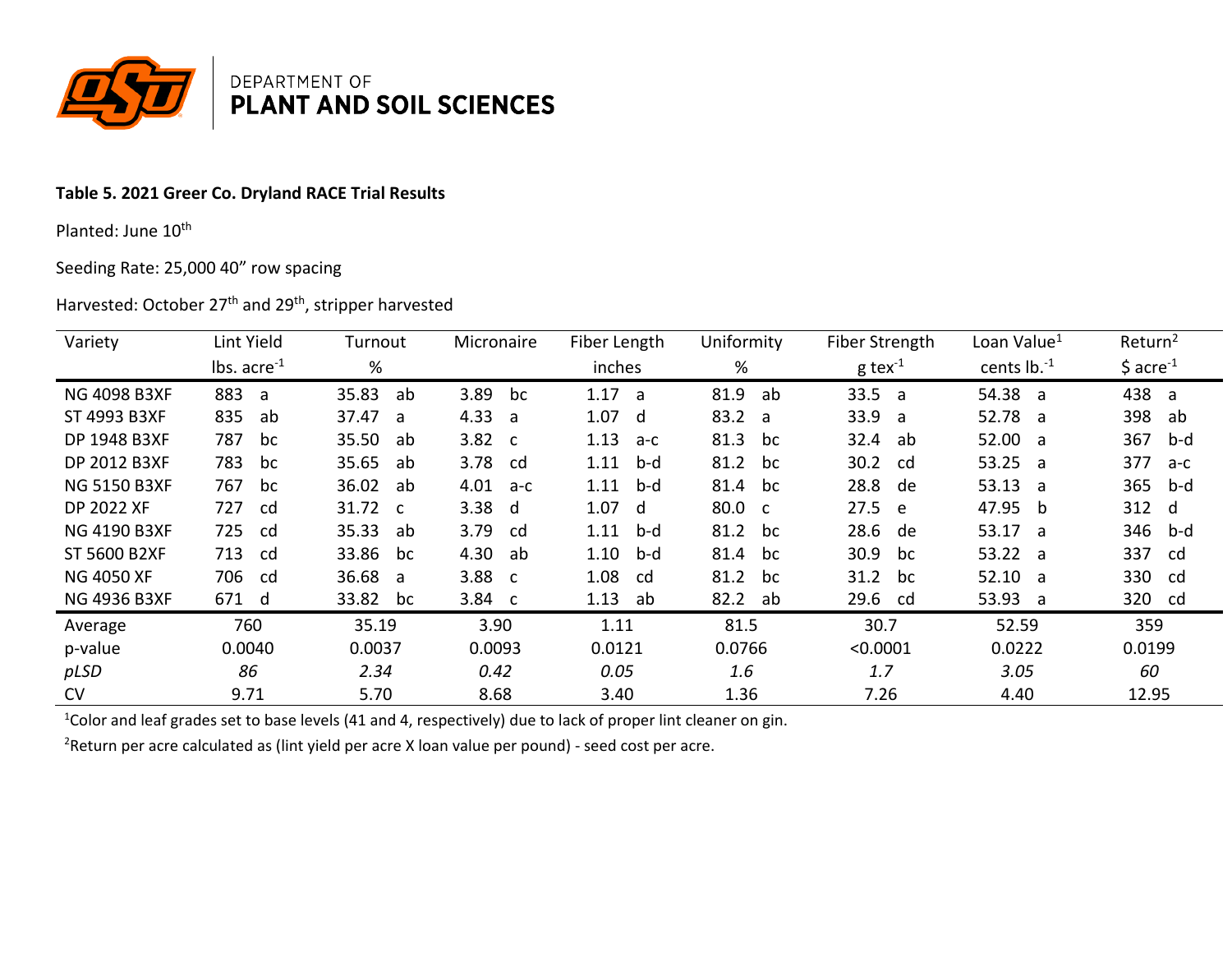

# Table 6. 2021 Harmon Co. Irrigated RACE Trial Results

Planted: May 3rd

Seeding Rate: 40,000, 40" row spacing

#### Irrigation: Sub-surface drip

# Harvested: October 8<sup>th</sup>, picker harvested

| Variety             | Lint Yield      | Turnout     | Micronaire           | Length               | Uniformity | Strength          | Loan Value <sup>1</sup> | Return <sup>2</sup> |
|---------------------|-----------------|-------------|----------------------|----------------------|------------|-------------------|-------------------------|---------------------|
|                     | (lbs. per acre) | (%)         |                      | (inches)             | (%)        | $(g$ /tex)        | (cents/pound)           | (5/acre)            |
| ST 4990 B3XF        | 1,543<br>a -    | 38.87<br>bc | 3.11<br>ab           | 1.23<br>ab           | 82.3       | 29.6<br>a-c       | 47.13                   | 659 a               |
| ST 4993 B3XF        | $1,356$ b       | 42.23<br>a  | 3.16<br>a            | 1.20<br>bc           | 83.3       | 31.6<br>่ล        | 47.60                   | 577 b               |
| <b>NG 4936 B3XF</b> | 1,323<br>bc     | 38.15 c     | 2.91<br>$a-c$        | 1.24<br>ab           | 82.0       | 28.4<br>bc        | 45.58                   | 535<br>b-d          |
| DP 2020 B3XF        | 1,323<br>bc     | 38.04 c     | 2.87<br>bc           | 1.20<br>bc           | 80.2       | 28.7<br>$a-c$     | 43.70                   | 510<br>b-e          |
| <b>NG 5150 B3XF</b> | 1,321<br>bc     | 40.20<br>b  | 3.14<br>่ล           | 1.20<br>bc           | 81.2       | 28.8<br>a-c       | 46.50                   | 543<br>bc           |
| DP 2038 B3XF        | 1,246<br>cd     | 42.87 a     | 2.77 c               | 1.17<br>$\mathsf{C}$ | 80.4       | 26.8 <sub>c</sub> | 42.75                   | 465<br>c-e          |
| DP 1948 B3XF        | 1,209<br>de     | 39.15<br>bc | 2.81<br>$\mathsf{C}$ | 1.23<br>ab           | 80.3       | 30.1<br>ab        | 44.60                   | 471<br>$c-e$        |
| <b>NG 4098 B3XF</b> | 1,197<br>de     | 38.13 c     | 2.85<br>bc           | 1.25<br>-a           | 80.4       | 31.6<br>- a       | 44.15                   | 459<br>de           |
| <b>NG 4190 B3XF</b> | 1,137 e         | 39.92<br>b  | 2.86<br>bc           | 1.21<br>a-c          | 82.2       | 28.2<br>bc        | 44.77                   | 439 e               |
| Average             | 1,295           | 39.73       | 2.94                 | 1.21                 | 81.4       | 29.3              | 45.2                    | 518                 |
| p-value             | < 0.0001        | < 0.0001    | 0.0341               | 0.0254               | 0.1432     | 0.0482            | 0.2505                  | 0.0004              |
| pLSD                | 108             | 1.63        | 0.27                 | 1.21                 | <b>NS</b>  | 2.91              | <b>NS</b>               | 78                  |
| <b>CV</b>           | 11.67           | 4.73        | 6.60                 | 2.69                 | 2.06       | 7.02              | 5.53                    | 16.67               |

<sup>1</sup>Color and leaf grades set to base levels (41 and 4, respectively) due to lack of proper lint cleaner on gin.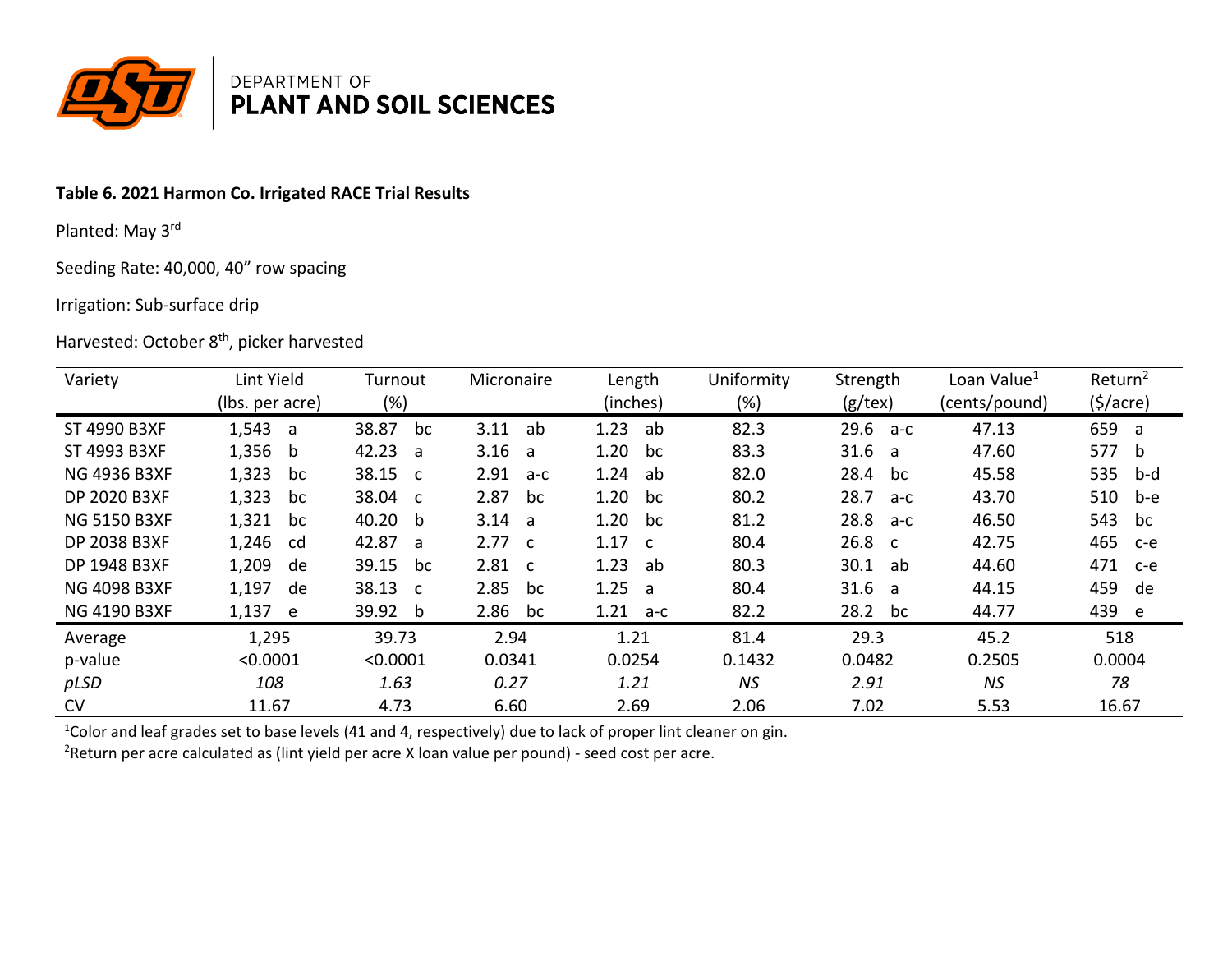

# **Table 7. 2021 Jackson Co. Dryland Two Replication Strip Trial Results**

Planted: June 9<sup>th</sup>

#### Seeding Rate: 20,000, 40" row spacing

### Harvested: November 11<sup>th</sup>, stripper harvested

| Variety             | Lint Yield | Turnout | Micronaire | Fiber Length | Uniformity | Fiber Strength | Loan Value <sup>1</sup> | Return per Acre <sup>2</sup> |
|---------------------|------------|---------|------------|--------------|------------|----------------|-------------------------|------------------------------|
|                     | lbs./acre  | %       |            | inches       | %          | grams/tex      | cents/lb.               |                              |
| <b>PHY 480 W3FE</b> | 642        | 37.99   | 4.14       | 1.07         | 81.9       | 28.8           | 52.10                   | 307                          |
| ST 4993 B3XF        | 636        | 38.71   | 4.48       | 1.07         | 81.0       | 30.7           | 52.20                   | 298                          |
| <b>FM 2398 GLTP</b> | 619        | 39.57   | 4.49       | 1.08         | 80.0       | 29.4           | 52.70                   | 294                          |
| <b>NG 4098 B3XF</b> | 606        | 36.98   | 4.18       | 1.12         | 80.9       | 32.6           | 54.05                   | 293                          |
| <b>PHY 443 W3FE</b> | 600        | 38.20   | 4.82       | 1.04         | 80.6       | 27.7           | 48.90                   | 258                          |
| DP 1948 B3XF        | 595        | 37.49   | 4.32       | 1.15         | 82.5       | 31.9           | 54.20                   | 288                          |
| <b>PHY 400 W3FE</b> | 592        | 36.57   | 4.11       | 1.07         | 80.3       | 30.5           | 52.30                   | 274                          |
| NG 4050 XF          | 582        | 36.70   | 4.55       | 1.04         | 81.0       | 28.2           | 48.90                   | 260                          |
| <b>NG 4190 B3XF</b> | 574        | 37.03   | 4.16       | 1.05         | 80.1       | 28.0           | 52.10                   | 264                          |
| <b>PHY 332 W3FE</b> | 554        | 34.20   | 4.42       | 1.07         | 80.0       | 30.3           | 52.20                   | 253                          |
| <b>NG 5150 B3XF</b> | 549        | 36.16   | 4.52       | 1.10         | 81.3       | 28.2           | 52.65                   | 254                          |
| <b>PHY 350 W3FE</b> | 542        | 33.72   | 4.36       | 1.06         | 80.3       | 27.9           | 52.00                   | 247                          |
| <b>ST 5600 B2XF</b> | 536        | 36.70   | 4.56       | 1.08         | 80.5       | 30.2           | 52.85                   | 254                          |
| DP 2012 B3XF        | 534        | 36.52   | 4.24       | 1.10         | 81.7       | 26.5           | 52.75                   | 246                          |
| <b>DP 2022 XF</b>   | 514        | 32.66   | 4.05       | 1.06         | 78.7       | 27.3           | 51.45                   | 232                          |
| <b>NG 4936 B3XF</b> | 513        | 35.61   | 4.44       | 1.07         | 81.5       | 27.3           | 52.00                   | 232                          |
| Average             | 574        | 36.55   | 4.37       | 1.08         | 80.8       | 29.1           | 52.08                   | 266                          |

<sup>1</sup>Color and leaf grades set to base levels (41 and 4, respectively) due to lack of proper lint cleaner on gin.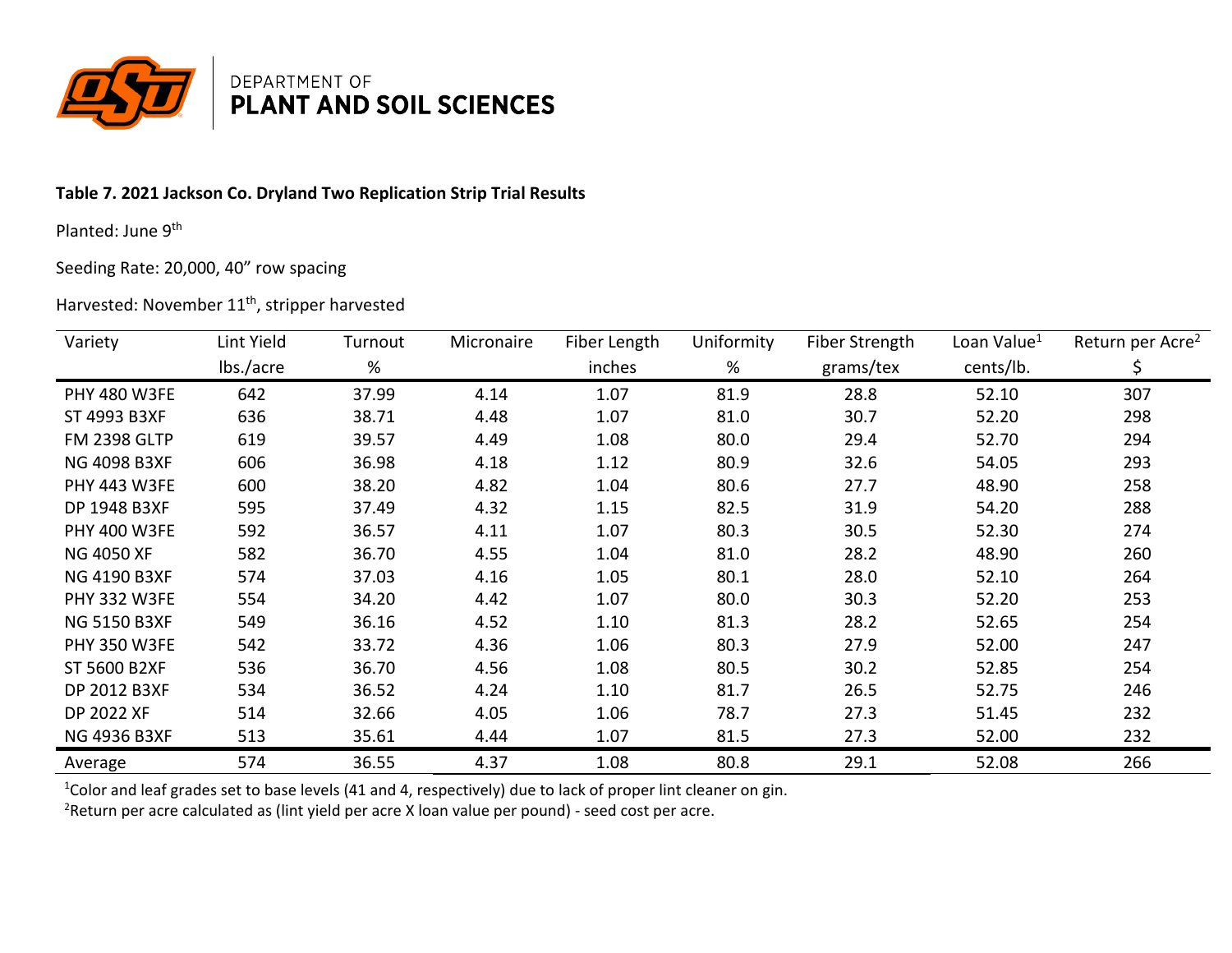

# Table 8. 2021 Jackson Co. Irrigated RACE Trial Results

Planted: May 21st

Seeding Rate: 42,000 38" row spacing

Irrigation: sub-surface drip located on 72" spacing in furrow

Harvested: October 18<sup>th</sup>, picker harvested

| Variety             | Lint Yield      | Turnout        | Micronaire    | Length      | Uniformity           | Strength                 | Loan Value <sup>1</sup> | Return <sup>2</sup> |
|---------------------|-----------------|----------------|---------------|-------------|----------------------|--------------------------|-------------------------|---------------------|
|                     | (lbs. per acre) | $(\%)$         |               | (inches)    | (%)                  | $(g$ /tex)               | (cents/pound)           | $($ \$/acre $)$     |
| <b>PHY 332 W3FE</b> | $1,618$ a       | 40.75<br>$e-g$ | 3.81<br>c-f   | 1.21<br>b-d | 82.8<br>ab           | 33.9<br>ab               | 54.40 a                 | 806 a               |
| <b>PHY 350 W3FE</b> | 1,594<br>a      | 40.44<br>fg    | 3.89<br>$c-e$ | 1.20<br>cd  | 82.9<br>ab           | 31.6<br>cd               | 54.37 a                 | 793<br>ab           |
| <b>PHY 443 W3FE</b> | 1,580<br>a      | 41.09<br>$d-g$ | 3.82<br>$c-f$ | 1.18<br>de  | 84.0<br>a            | 33.6<br>ab               | 54.47<br>- a            | 786<br>ab           |
| <b>FM 2398 GLTP</b> | 1,576<br>a      | 43.00<br>$a-c$ | 4.58<br>a     | 1.21<br>cd  | 83.5<br>a            | 30.7<br>d-f              | 54.12<br>- a            | 784<br>ab           |
| <b>PHY 400 W3FE</b> | 1,561<br>ab     | 42.37<br>b-e   | 3.82<br>c-f   | 1.16<br>e   | 82.3<br>$a-c$        | 31.6<br>cd               | 52.52<br>ab             | 747<br>$a-c$        |
| ST 4993 B3XF        | 1,559<br>a-c    | 44.60<br>a     | 4.54<br>a     | 1.15<br>e   | 84.1<br>- a          | 33.7<br>ab               | 54.27<br>่ล             | 775<br>ab           |
| ST 4990 B3XF        | 1,513<br>a-d    | 40.47<br>fg    | 4.34<br>ab    | 1.23<br>bc  | 83.6<br>a            | 29.9<br>f                | 54.10<br>- a            | 747<br>$a-c$        |
| <b>NG 5150 B3XF</b> | 1,469<br>b-e    | 42.10<br>c-f   | 4.19<br>$a-c$ | 1.20<br>cd  | 82.6<br>ab           | 31.4 c-f                 | 54.37 a                 | 724<br>bc           |
| DP 1948 B3XF        | 1,456<br>b-e    | 41.04<br>$d-g$ | 3.30<br>g     | 1.27<br>a   | 82.3<br>$a-c$        | 32.3<br>bc               | 48.77 c                 | 639<br>de           |
| DP 2020 B3XF        | 1,455<br>$c-e$  | 41.36<br>$C-P$ | 4.00<br>b-d   | 1.22<br>b-d | 83.9<br>a            | 31.5<br>$c-e$            | 54.37 a                 | 716<br>b-d          |
| <b>PHY 480 W3FE</b> | 1,450<br>de     | 40.80<br>$e-g$ | 3.40<br>g     | 1.20<br>cd  | 84.1<br>a            | 31.4<br>c-f              | 50.42<br>bc             | 675<br>$c-e$        |
| <b>NG 4190 B3XF</b> | 1,432<br>de     | 42.59<br>b-d   | 3.50<br>$e-g$ | 1.21<br>cd  | 83.0<br>ab           | 30.0 <sub>1</sub><br>-ef | 51.87<br>ab             | 668<br>c-e          |
| DP 2038 B3XF        | 1,423<br>de     | 43.86<br>ab    | 3.62<br>$d-g$ | 1.09        | 80.6<br>$\mathbf{C}$ | 31.1 c-f                 | 52.93<br>ab             | 684<br>$c-e$        |
| <b>NG 4936 B3XF</b> | 1,403<br>e      | 39.81 g        | 3.92<br>cd    | 1.21<br>cd  | 83.0<br>ab           | 30.0<br>ef               | 54.07<br>a              | 686<br>c-e          |
| <b>NG 4098 B3XF</b> | 1,380<br>e e    | 40.23<br>g     | 3.42<br>fg    | 1.25<br>ab  | 81.6<br>bc           | 34.5<br>- a              | 50.45<br>bc             | 625 e               |
| Average             | 1,498           | 41.63          | 3.88          | 1.20        | 82.95                | 31.80                    | 53.03                   | 724                 |
| p-value             | 0.0003          | < 0.0001       | < 0.0001      | < 0.0001    | 0.0275               | < 0.0001                 | 0.0057                  | 0.0004              |
| pLSD                | 105             | 1.71           | 0.41          | 0.04        | 1.88                 | 31.8                     | 3.05                    | 81                  |
| <b>CV</b>           | 6.13            | 3.87           | 11.54         | 3.94        | 1.62                 | 5.19                     | 4.42                    | 9.64                |

<sup>1</sup>Color and leaf grades set to base levels (41 and 4, respectively) due to lack of proper lint cleaner on gin.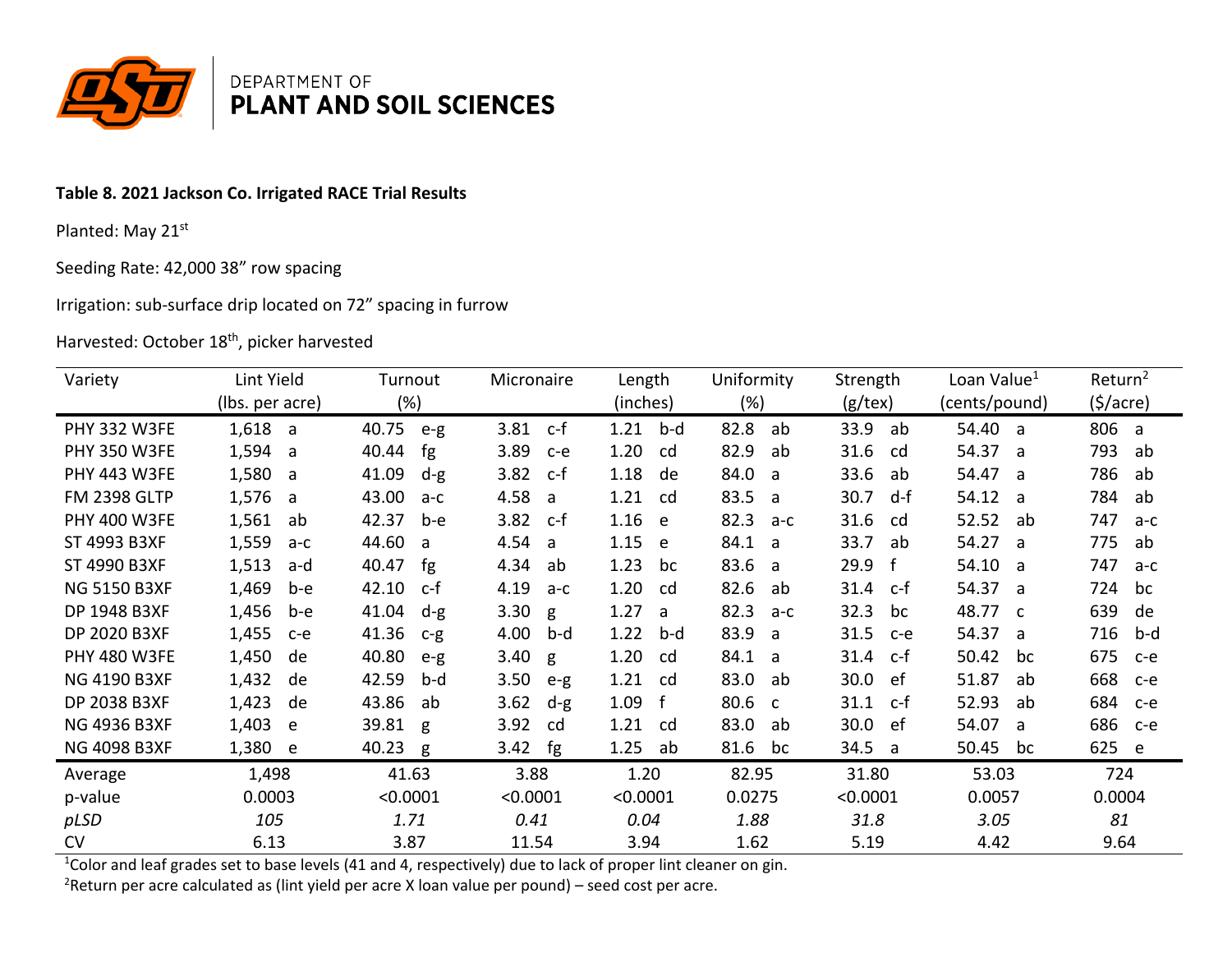

### Table 9. 2021 Jackson Co. Irrigated RACE Trial Results - Only XtendFlex® Varieties

Planted: May 21st

Seeding Rate: 42,000 38" row spacing

Irrigation: sub-surface drip located on 72" spacing in furrow

Harvested: October 18<sup>th</sup>, picker harvested

| Variety             | Lint Yield      | Turnout             | Micronaire  | Length               | Uniformity  | Strength             | Loan Value <sup>1</sup> | Return <sup>2</sup> |
|---------------------|-----------------|---------------------|-------------|----------------------|-------------|----------------------|-------------------------|---------------------|
|                     | (lbs. per acre) | (%)                 |             | (inches)             | (%)         | $(g$ /tex)           | (cents/pound)           | (5/acre)            |
| ST 4993 B3XF        | 1,559<br>a a    | 44.60<br>a          | 4.54<br>- a | 1.15<br>d            | 84.1<br>- a | 33.7<br>ab           | 54.27 a                 | 775 a               |
| ST 4990 B3XF        | 1,513<br>ab     | 40.47<br>ef         | 4.34<br>ab  | 1.23<br>bc           | 83.6 a      | 29.9<br>e            | 54.10 a                 | 747<br>ab           |
| <b>NG 5150 B3XF</b> | 1,469<br>bc     | 42.10<br>cd         | 4.19<br>ab  | 1.20<br>$\mathsf{C}$ | 82.6<br>ab  | 31.4<br>cd           | 54.37 a                 | 724<br>a-c          |
| DP 1948 B3XF        | 1,456<br>bc     | 41.04<br>d-f        | 3.30 e      | 1.27<br>a            | 82.3<br>a-c | 32.3<br>bc           | 48.77 c                 | 639 d               |
| DP 2020 B3XF        | 1,455<br>bc     | 41.36<br>$c-e$      | 4.00<br>bc  | 1.22<br>bc           | 83.9<br>- a | 31.5<br>$\mathsf{C}$ | 54.37 a                 | 716 a-c             |
| <b>NG 4190 B3XF</b> | 1,432<br>cd     | 42.59<br>bc         | 3.50 de     | $1.21\phantom{0}c$   | 83.0 ab     | 30.0 e               | 51.87<br>a-c            | 668<br>- cd         |
| DP 2038 B3XF        | 1,423<br>cd     | 43.86<br>ab         | 3.62<br>c-e | 1.09<br>e            | 80.6 c      | 31.1<br>$c-e$        | 52.93<br>ab             | 684<br>b-d          |
| <b>NG 4936 B3XF</b> | 1,403<br>cd     | 39.81<br>$^{\rm t}$ | 3.92<br>b-d | 1.21<br>$\mathbf{C}$ | 83.0<br>ab  | 30.0<br>de           | 54.07 a                 | 686<br>b-d          |
| <b>NG 4098 B3XF</b> | 1,380 d         | 40.23<br>-ef        | 3.42 e      | 1.25<br>ab           | 81.6<br>bc  | 34.5<br>- a          | 50.45<br>bc             | 625 d               |
| Average             | 1,455           | 41.79               | 3.87        | 1.20                 | 82.8        | 31.6                 | 52.80                   | 696                 |
| p-value             | 0.0028          | < 0.0001            | 0.0001      | < 0.0001             | 0.0255      | < 0.0001             | 0.0134                  | 0.0023              |
| pLSD                | 73              | 1.33                | 0.43        | 0.04                 | 1.9         | 1.4                  | 3.19                    | 64                  |
| <b>CV</b>           | 4.38            | 4.15                | 12.22       | 4.63                 | 1.76        | 5.54                 | 4.70                    | 8.12                |

<sup>1</sup>Color and leaf grades set to base levels (41 and 4, respectively) due to lack of proper lint cleaner on gin.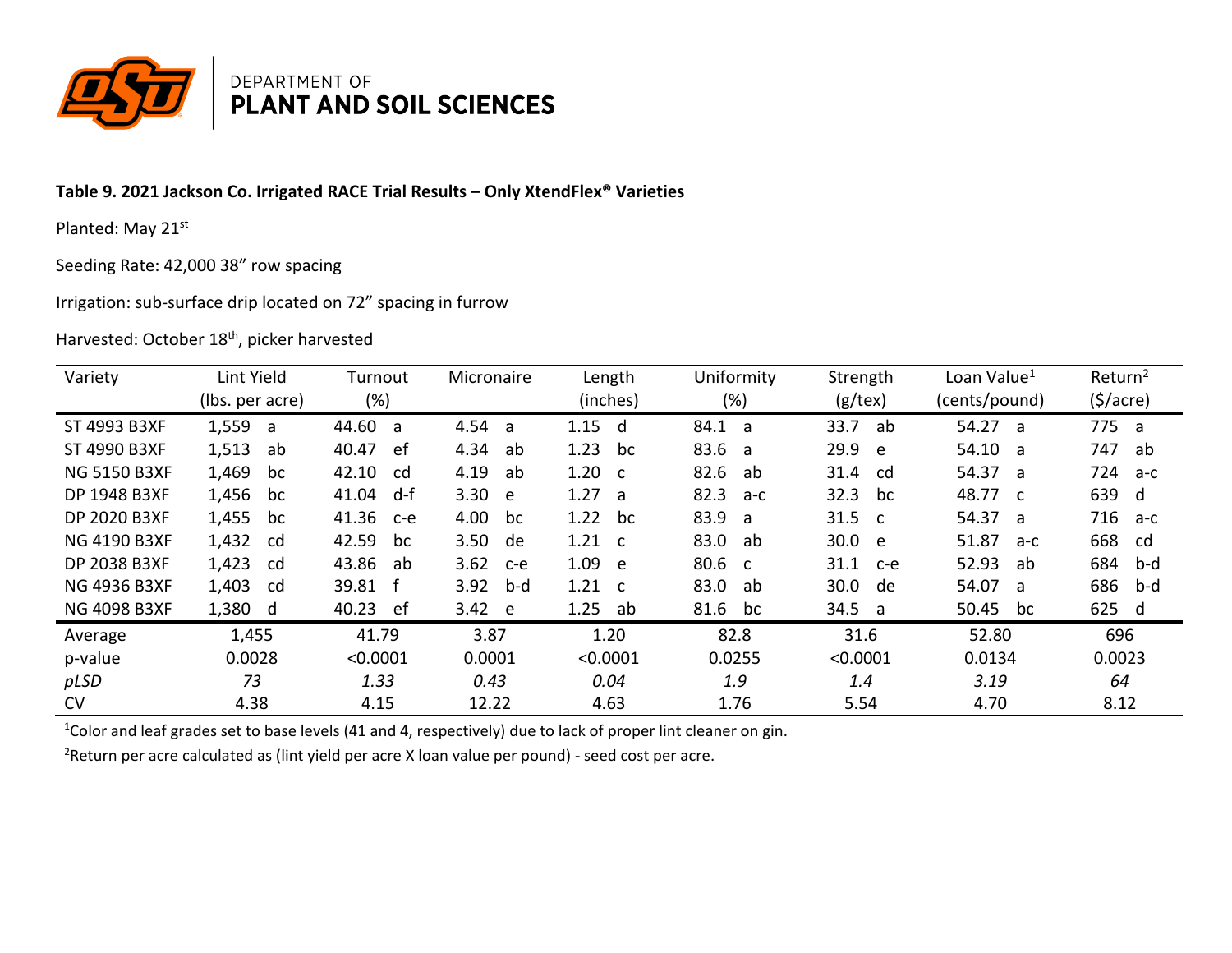

# Table 10. 2021 Tillman Co. Dryland RACE Trial Results

Planted: June 18th

Seeding Rate: 25,000 40" row spacing

Harvested: November 27<sup>th</sup>, picker harvested

| Variety             | Lint Yield      | Turnout               | Micronaire    | Length        | Uniformity | Strength   | Loan Value <sup>1</sup> | Return <sup>2</sup>  |
|---------------------|-----------------|-----------------------|---------------|---------------|------------|------------|-------------------------|----------------------|
|                     | (lbs. per acre) | (%)                   |               | (inches)      | $(\%)$     | $(g$ /tex) | (cents/pound)           | $(\frac{1}{2})accre$ |
| <b>ST 5600 B2XF</b> | 1,012 a         | 43.09<br>b            | 4.51<br>a     | 1.12<br>de    | 82.0       | 30.6<br>cd | 53.87                   | 508<br>- a           |
| <b>DP 2012 B3XF</b> | 974<br>ab       | 42.31<br>b            | 4.05<br>b     | 1.15<br>bc    | 83.2       | 30.3 d     | 54.12                   | 483<br>ab            |
| ST 4993 B3XF        | 946<br>a-c      | 45.03<br>a            | 4.46<br>a     | 1.10<br>e     | 82.5       | 33.8 a     | 53.48                   | 463<br>a-c           |
| <b>NG 4190 B3XF</b> | 889<br>b-d      | 42.82<br><sub>b</sub> | 3.72<br>de    | 1.13<br>$c-e$ | 81.7       | 29.8 d     | 53.80                   | 434<br>b-d           |
| <b>DP 1948 B3XF</b> | 882<br>b-d      | 42.65<br>b            | 3.89<br>b-d   | 1.18<br>ab    | 81.8       | 32.0<br>bc | 54.30                   | 437<br>b-d           |
| <b>NG 4050 XF</b>   | 874<br>b-e      | 42.47<br>b            | 4.03<br>bc    | 1.14<br>cd    | 82.7       | 30.8<br>cd | 54.18                   | 443<br>b-d           |
| <b>NG 5150 B3XF</b> | 854<br>c-e      | 42.87<br><sub>b</sub> | 3.94<br>b-d   | 1.11<br>de    | 80.6       | 28.0 e     | 53.02                   | 409<br>$c-e$         |
| <b>NG 4098 B3XF</b> | 839<br>de       | 41.78<br><sub>b</sub> | 3.79<br>$c-e$ | 1.18<br>a     | 80.6       | 32.9<br>ab | 54.15                   | 411<br>$c-e$         |
| <b>NG 4936 B3XF</b> | 815<br>de       | 40.16<br>$\mathsf{C}$ | 4.02<br>bc    | 1.15<br>a-c   | 82.4       | 30.3<br>d  | 54.05                   | 397<br>de            |
| DP 2022 XF          | 776 e           | 37.74 d               | 3.65<br>e     | 1.14<br>cd    | 81.4       | 29.4<br>de | 52.10                   | 365 e                |
| Average             | 886             | 42.09                 | 4.01          | 1.14          | 81.9       | 30.8       | 53.71                   | 435                  |
| p-value             | 0.0042          | < 0.0001              | < 0.0001      | 0.0005        | 0.2174     | < 0.0001   | 0.2446                  | 0.0053               |
| pLSD                | 104             | 1.50                  | 0.24          | 0.03          | NS         | 1.67       | <b>NS</b>               | 62                   |
| <b>CV</b>           | 10.33           | 4.88                  | 7.52          | 2.63          | 1.60       | 6.02       | 1.96                    | 12.24                |

<sup>1</sup>Color and leaf grades set to base levels (41 and 4, respectively) due to lack of proper lint cleaner on gin.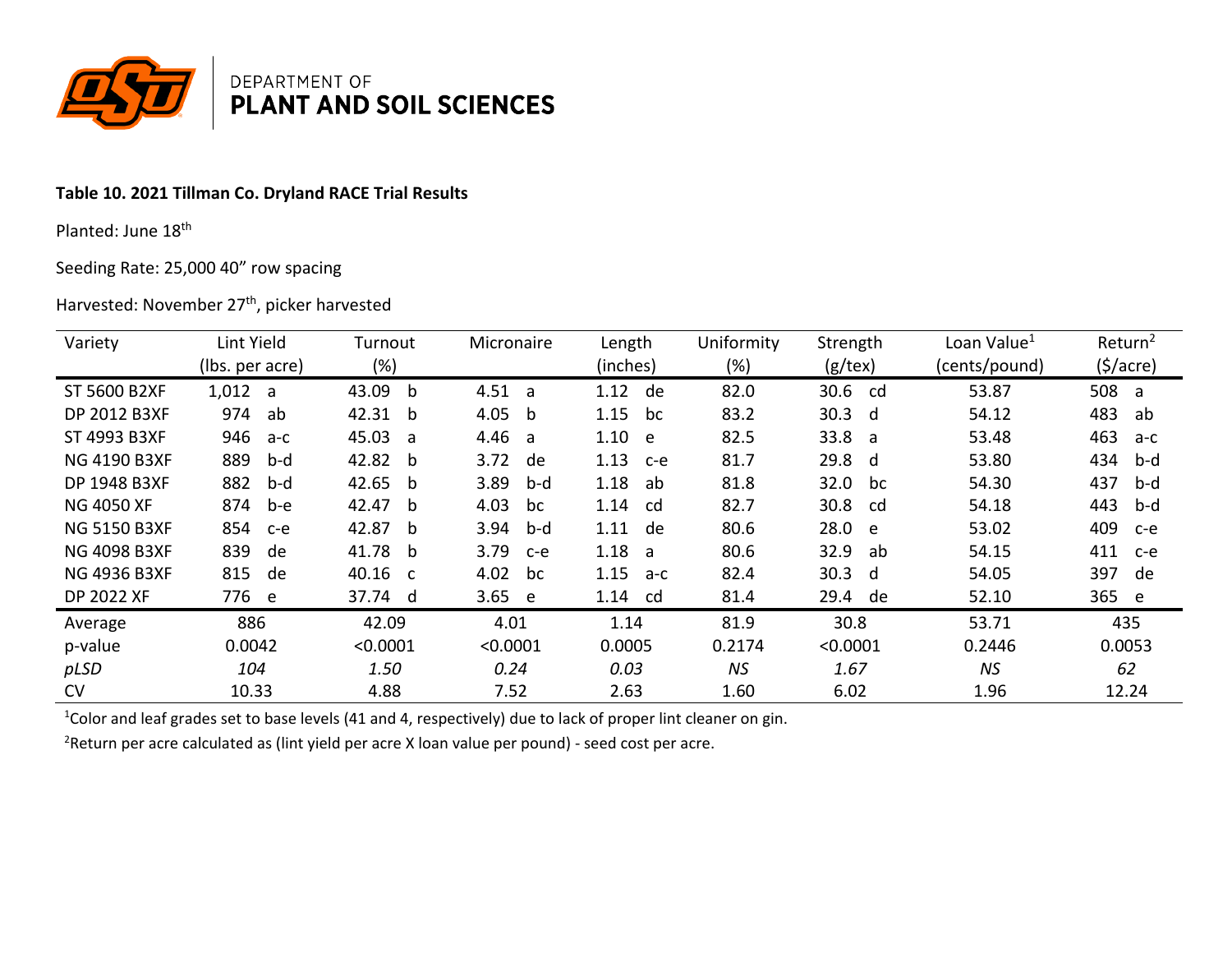

# Table 11. 2021 Tillman Co. Irrigated RACE Trial Results

Planted: May 26th

Seeding Rate: 40,000 40" row spacing

#### Irrigation: center pivot

Harvested: October 31st; picker harvested

| Variety             | Lint Yield      | Turnout     | Micronaire           | Length      | Uniformity | Strength          | Loan Value <sup>1</sup> | Return <sup>2</sup> |
|---------------------|-----------------|-------------|----------------------|-------------|------------|-------------------|-------------------------|---------------------|
|                     | (lbs. per acre) | $(\%)$      |                      | (inches)    | (%)        | $(g$ /tex)        | (cents/pound)           | (5/acre)            |
| DP 1948 B3XF        | 1,103 a         | 43.68 c     | 3.93<br>b            | 1.20<br>a   | 82.4       | 31.2 <sub>b</sub> | 54.30 a                 | 531 a               |
| <b>NG 4190 B3XF</b> | 1,090 a         | 44.22 c     | 4.05<br><sub>b</sub> | 1.16<br>b-d | 81.9       | 28.8 c            | 53.82 a                 | 516 ab              |
| <b>NG 4098 B3XF</b> | $1,018$ b       | 41.24 e     | 3.93<br><sub>b</sub> | 1.19<br>ab  | 81.8       | 34.1<br>่ล        | 54.18 a                 | 483<br>bc           |
| DP 2020 B3XF        | 1,008<br>b      | 41.84<br>de | 4.19<br>ab           | 1.17<br>a-c | 82.1       | 29.6<br>bc        | 53.98 a                 | 472<br>cd           |
| ST 4993 B3XF        | 1,001<br>b      | 45.51 b     | 4.61<br>่ล           | 1.10<br>e   | 83.1       | 34.4<br>a         | 53.80 a                 | 471 cd              |
| <b>NG 5150 B3XF</b> | 968<br>bc       | 44.24 c     | 4.66<br>a            | 1.12<br>de  | 81.9       | 30.0<br>bc        | 53.80 a                 | 450<br>c-e          |
| DP 2038 B3XF        | 964<br>bc       | 47.17 a     | 4.35<br>ab           | 1.09<br>e   | 80.6       | 29.4<br>bc        | 52.77 b                 | 442<br>de           |
| ST 4990 B3XF        | 951<br>bc       | 42.43 d     | 4.27<br>ab           | 1.15<br>_cd | 81.7       | 29.1 c            | 53.78 a                 | 443<br>de           |
| <b>NG 4936 B3XF</b> | 919 c           | 41.35 e     | 4.08<br>b            | 1.18<br>a-c | 82.4       | 30.4<br>bc        | 54.10 a                 | 428 e               |
| Average             | 1,002           | 43.52       | 4.23                 | 1.15        | 82.0       | 30.8              | 53.84                   | 471                 |
| p-value             | 0.0004          | < 0.0001    | 0.0488               | < 0.0001    | 0.6114     | < 0.0001          | 0.0387                  | 0.0002              |
| pLSD                | 67              | 1.01        | 0.50                 | 0.04        | ΝS         | 1.9               | 0.80                    | 37                  |
| <b>CV</b>           | 9.09            | 4.57        | 8.35                 | 3.61        | 1.61       | 7.14              | 1.09                    | 10.61               |

<sup>1</sup>Color and leaf grades set to base levels (41 and 4, respectively) due to lack of proper lint cleaner on gin.